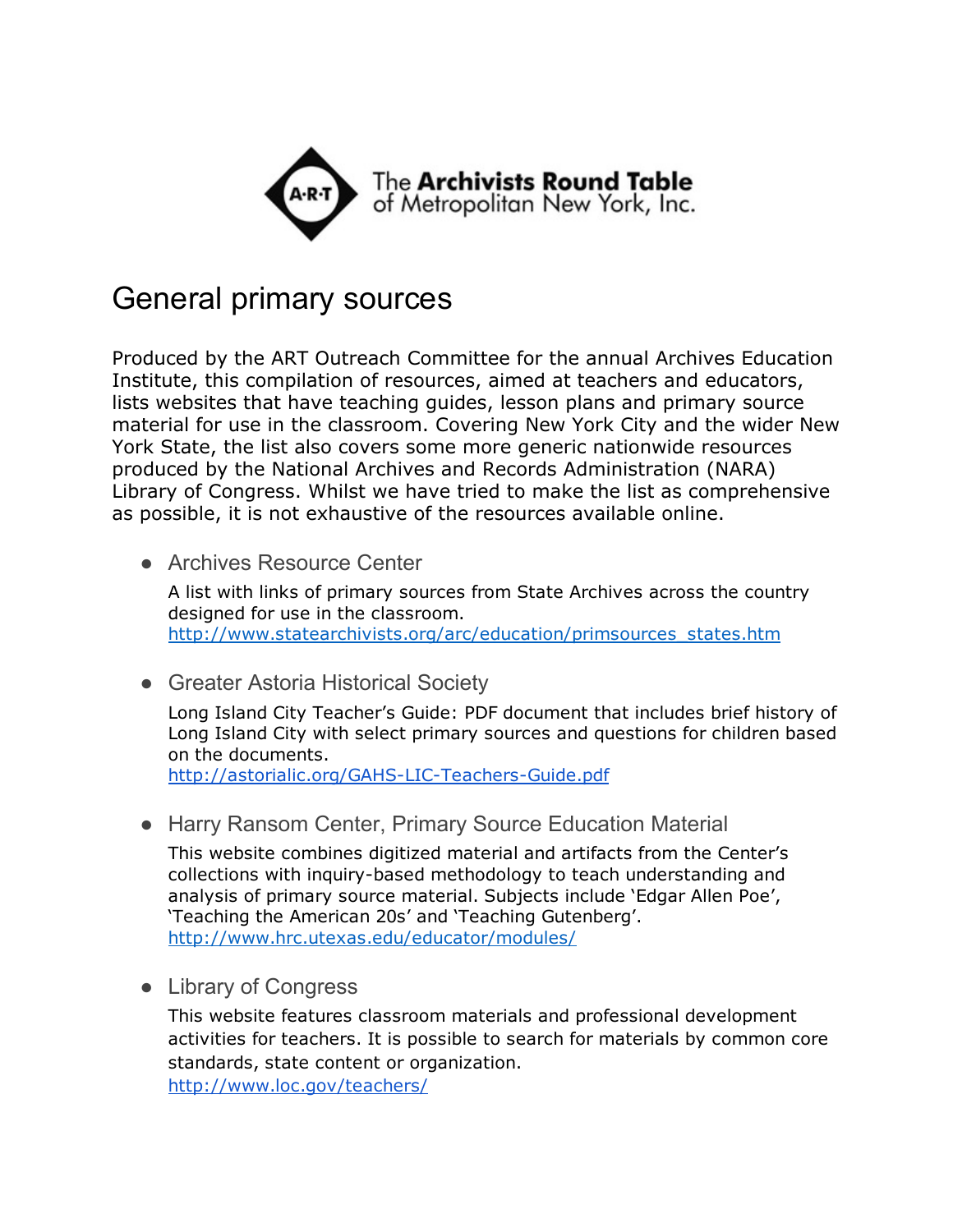- Morningside Center for Teaching Social Responsibility 9/11 Anniversary Teaching Guide: A teaching guide on 9/11 appropriate for elementary, middle and high school. http://www.morningsidecenter.org/teachable-moment/lessons/911-annivers ary-teaching-quide
- New York Public Library, Tools for Teaching

Various resources from the NYPL to offer guidance of teaching with primary material. Includes a digital gallery of more than 700,000 searchable images, maps and documents; online exhibitions on various subjects designed to support teaching and learning; VoiceThread, which contains various theme-based interactive slide shows with document based questions for the classroom and subscription databases for both educators and students. http://www.nypl.org/events/teaching-learning/tools

• New York State Archives

Document Showcase: A feature that highlights topics from State history using records from the archives. Each showcase has sample documents, an historical sketch and links to educational activities that can be used in the classroom.

<http://www.archives.nysed.gov/education/showcase/index.shtml> Web Resources: A list of educational resources that can be used in teaching, including a link to "Using Historical Records in the Classroom", a brief course on the what, where, why and how of using historical resources in the classroom.

[http://www.archives.nysed.gov/education/ed\\_web.shtml](http://www.archives.nysed.gov/education/ed_web.shtml)

• The American Social History Project

Founded in 1981, the American Social History Project produces print, visual and multimedia materials that explore the history of the United States. This website has resources to assist in teaching history and information on professional development seminars for teachers in New York City and nationwide to use the latest scholarship, technology and active learning methods in the classroom.

<http://herb.ashp.cuny.edu/>

• National Archive and Records Administration (NARA)

Docs Teach: A website from the National Archives with resources to assist with learning in the classroom. <http://docsteach.org/>